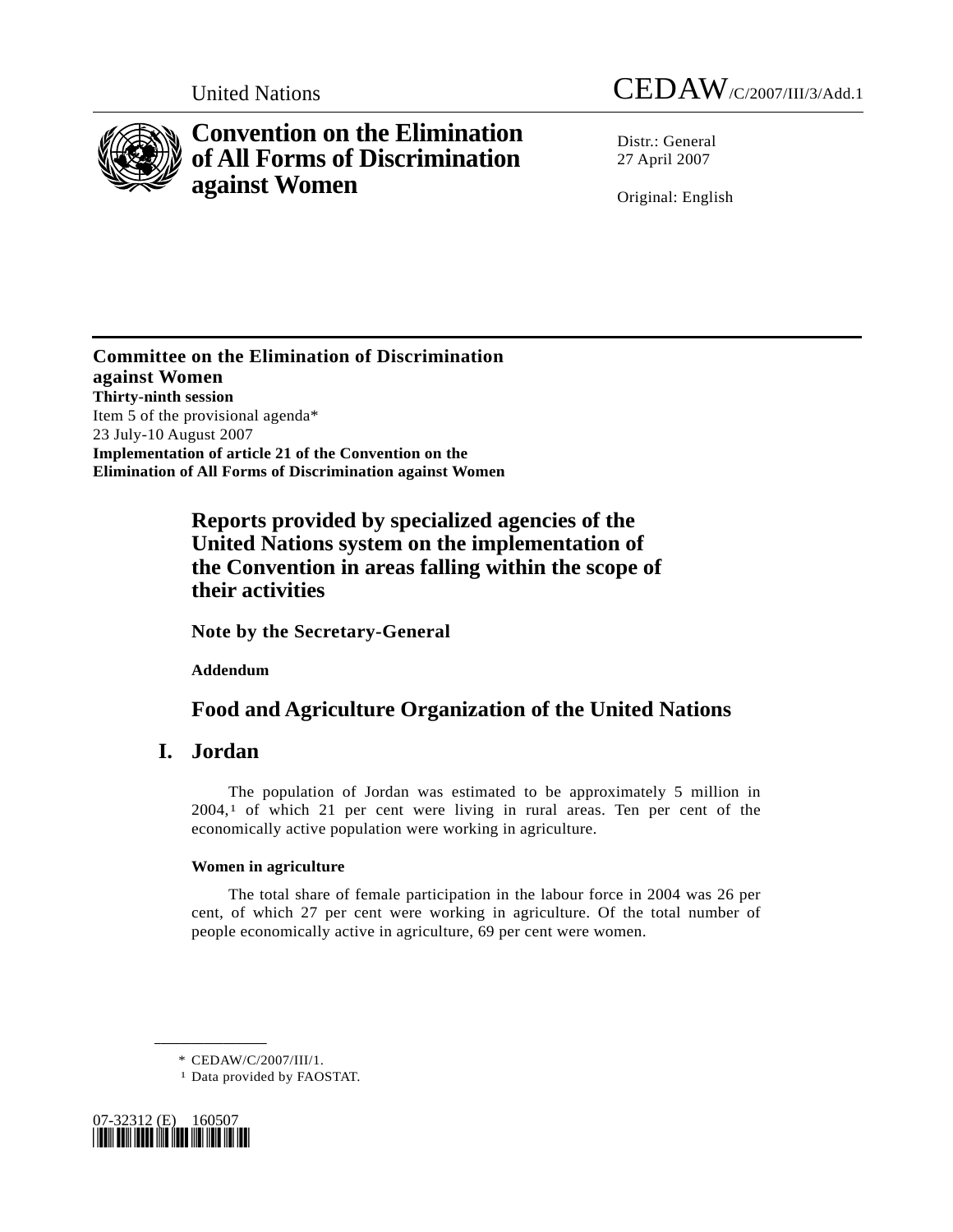#### **Activities for the empowerment of rural women and gender equality**

 Through the Telefood Campaign, which seeks to promote an increased awareness of the need and urgency to combat hunger and gender inequality, the Food and Agriculture Organization of the United Nations (FAO) has supported five projects in Jordan that focus mainly on goat and poultry rearing and fruit production.

 Through the Dimitra project, FAO collects detailed information on organizations and projects concerning rural women, food security and sustainable development, mainly in Africa and the Near East. By making this information available, the project aims to increase the visibility of rural women's contribution to development using traditional means of communication and new information technologies. The Dimitra project seeks to increase gender awareness among development actors and to promote information exchange and dissemination. There are 47 organizations in Jordan listed in the Dimitra database and 116 projects engaged in a wide range of activities focusing on bee-keeping, food processing, home gardening, health care and herb gardening.

## **II. Hungary**

 The population of Hungary was estimated to be approximately 9 million in  $2004$ ,<sup>1</sup> of which 35 per cent were living in rural areas. Nine per cent of the economically active population were working in agriculture.

#### **Women in agriculture**

 The total share of female participation in the labour force in 2004 was 45 per cent, of which 5 per cent were working in agriculture. Of the total number of people economically active in agriculture, 24 per cent were women.

#### **Activities for the empowerment of rural women and gender equality**

 FAO provided technical support to a workshop held in June 2005 on the importance of gender-relevant data and statistics for agricultural and rural development. The workshop was held by the Hungarian Central Statistical Office as a follow-up to the retabulation of the data of the Hungarian National Agricultural Census 2000 in order to produce gender-disaggregated data sets and analytical reports.

 FAO provided technical support for the expert meeting, held in September 2006, of the FAO/European Commission on Agriculture (ECA) Working Party on Women and the Family in Rural Development. The expert meeting was on rural development of jobs and income with a focus on gender-responsive rural finance. The objectives of the meeting were to share experiences from Western, Central, Eastern, South-Eastern Europe and the Commonwealth of Independent States in rural development through the diversification of jobs and incomes; compare and discuss country experiences in rural entrepreneurship and finance; and identify factors that have contributed to the success of rural development projects in the Pecs region.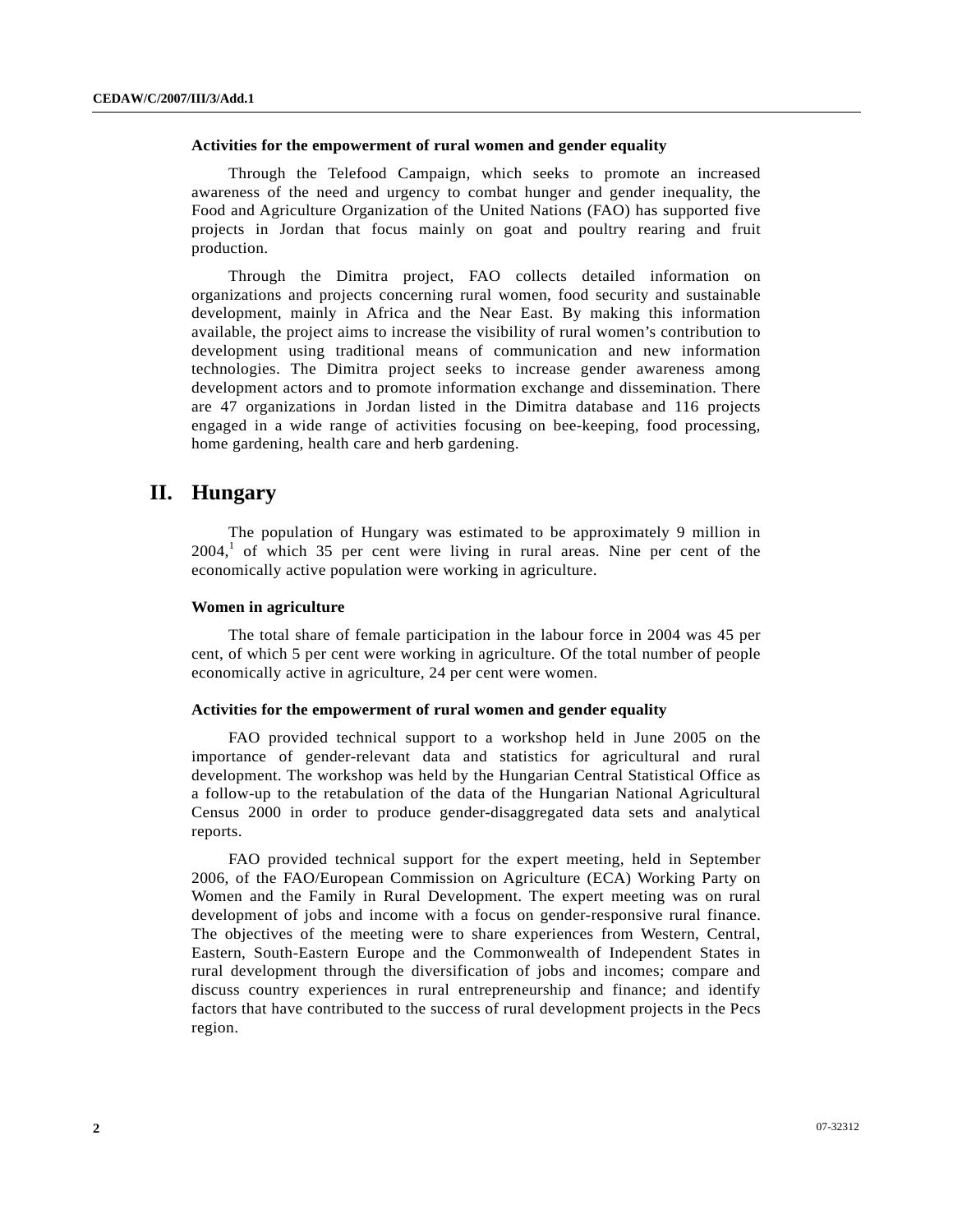### **III. Republic of Korea**

 The population of the Republic of Korea was estimated to be approximately 47 million in  $2004$ ,<sup>1</sup> of which 20 per cent were living in rural areas. Eight per cent of the economically active population were working in agriculture.

#### **Women in agriculture**

 The total share of female participation in the labour force in 2004 was 42 per cent, of which 8 per cent were working in agriculture. Of the total number of people economically active in agriculture, 46 per cent were women.

#### **Activities for the empowerment of rural women and gender equality**

 Through the Telefood Campaign, which seeks to promote an increased awareness of the need and urgency to combat hunger and gender inequality, FAO has supported 7 projects in the Republic of Korea that focus mainly on the development of maize nurseries and potato and vegetable production.

### **IV. Cook Islands**

 The population of Cook Islands was estimated to be approximately 18,000 in  $2004$ ,<sup>1</sup> of which 28 per cent were living in rural areas. Twenty-nine per cent of the economically active population were working in agriculture.

#### **Women in agriculture**

 The total share of female participation in the labour force in 2004 was 43 per cent, of which 33 per cent were working in agriculture. Of the total number of people economically active in agriculture, 50 per cent were women.

#### **Activities for the empowerment of rural women and gender equality**

 Through the Telefood Campaign, which seeks to promote an increased awareness of the need and urgency to combat hunger and gender inequality, FAO has supported 18 projects in Cook Islands that focus mainly on promoting home gardening, bee-keeping, establishing root crop nurseries, and developing cassava and banana processing plants.

 The FAO Regional Office for Asia and the Pacific developed an information sheet entitled "Gender responsive development for food security: Cook Islands".

 In collaboration with the Gender and Development Division of the Ministry of Internal Affairs and Social Services of Cook Islands, FAO provided technical support and resources to a project that focused on strengthening capacity for genderresponsive development for food security. The project seeks to improve national food security through establishing and maintaining home gardens as a central element in local food systems; preserving and strengthening traditional skills that are in harmony with food security, disseminating methods and means to preserve and process seasonal foods in rural areas and outer islands; formalizing a genderresponsive approach to food security programmes among the stakeholders in agricultural development; and developing strategies for capacity-building among women in order to improve access to food through local food systems. To date, the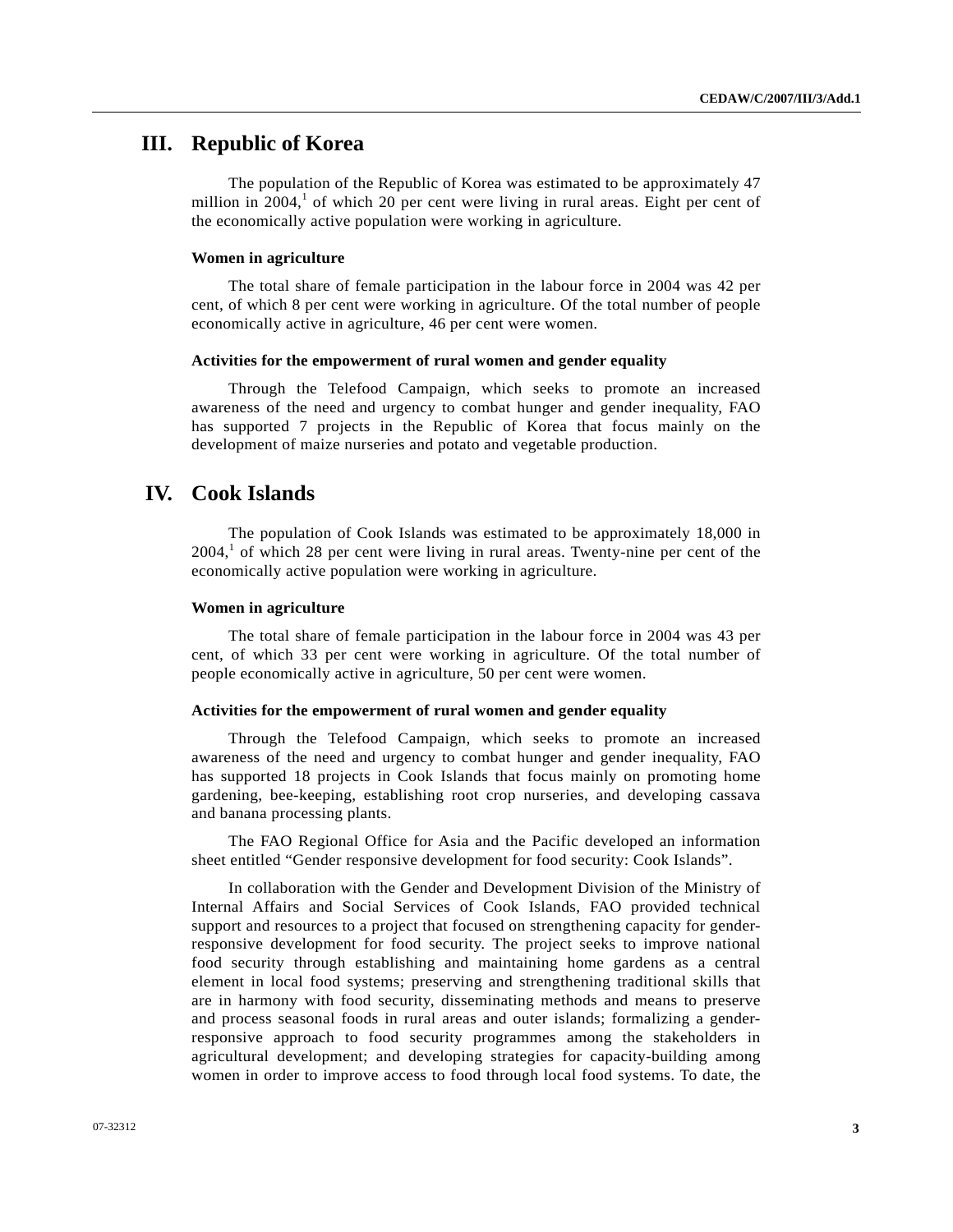project has trained approximately 200 men and women in home gardening and food processing. The women development centres in various islands received basic equipment, additional demonstration units for hydroponic vegetable production and improved seeds and garden tools in order to continue training programmes in food processing. Technical support was given to the Ministry to facilitate an interdepartmental collaboration that would lead to the development of genderresponsive strategies to improve food security; small-scale enterprises in coconut based products; and a sex-disaggregated database for policy and programme development.

### **V. Norway**

 The population of Norway was estimated to be approximately 4.5 million in  $2004$ ,<sup>[1](#page-0-1)</sup> of which 21 per cent were living in rural areas. Four per cent of the economically active population were working in agriculture.

#### **Women in agriculture**

 The total share of female participation in the labour force in 2004 was 47 per cent, of which 3 per cent were working in agriculture. Of the total number of people economically active in agriculture, 36 per cent were women.

#### **Activities for the empowerment of rural women and gender equality**

 FAO provided technical assistance to the implementation of the European Workshop on Gender-Sensitive Statistics for Analysing Change and Development in Agriculture. The Workshop was a joint undertaking of the Norwegian Ministry of Agriculture and Food, Innovation Norway, the County Governor of Nord-Trondelag and FAO. Initiated by the FAO/ECA Working Party on Women and the Family in Rural Development, the Workshop, which took place in June 2006, sought to increase the consciousness of planners, politicians and others on the importance of statistics as a tool for policy development; promote interdisciplinary collaboration in the production of a more gender-sensitive agricultural and rural development statistics; and provide participants with improved skills for the management and analysis of gender-sensitive statistics for agriculture.

## **VI. Guinea**

 The population of Guinea was estimated to be approximately 8 million in  $2004$ ,<sup>[1](#page-0-1)</sup> of which 64 per cent were living in rural areas. Eighty-three per cent of the economically active population were working in agriculture.

#### **Women in agriculture**

 The total share of female participation in the labour force in 2004 was 47 per cent, of which 95 per cent were working in agriculture. Of the total number of people economically active in agriculture, 87 per cent were women.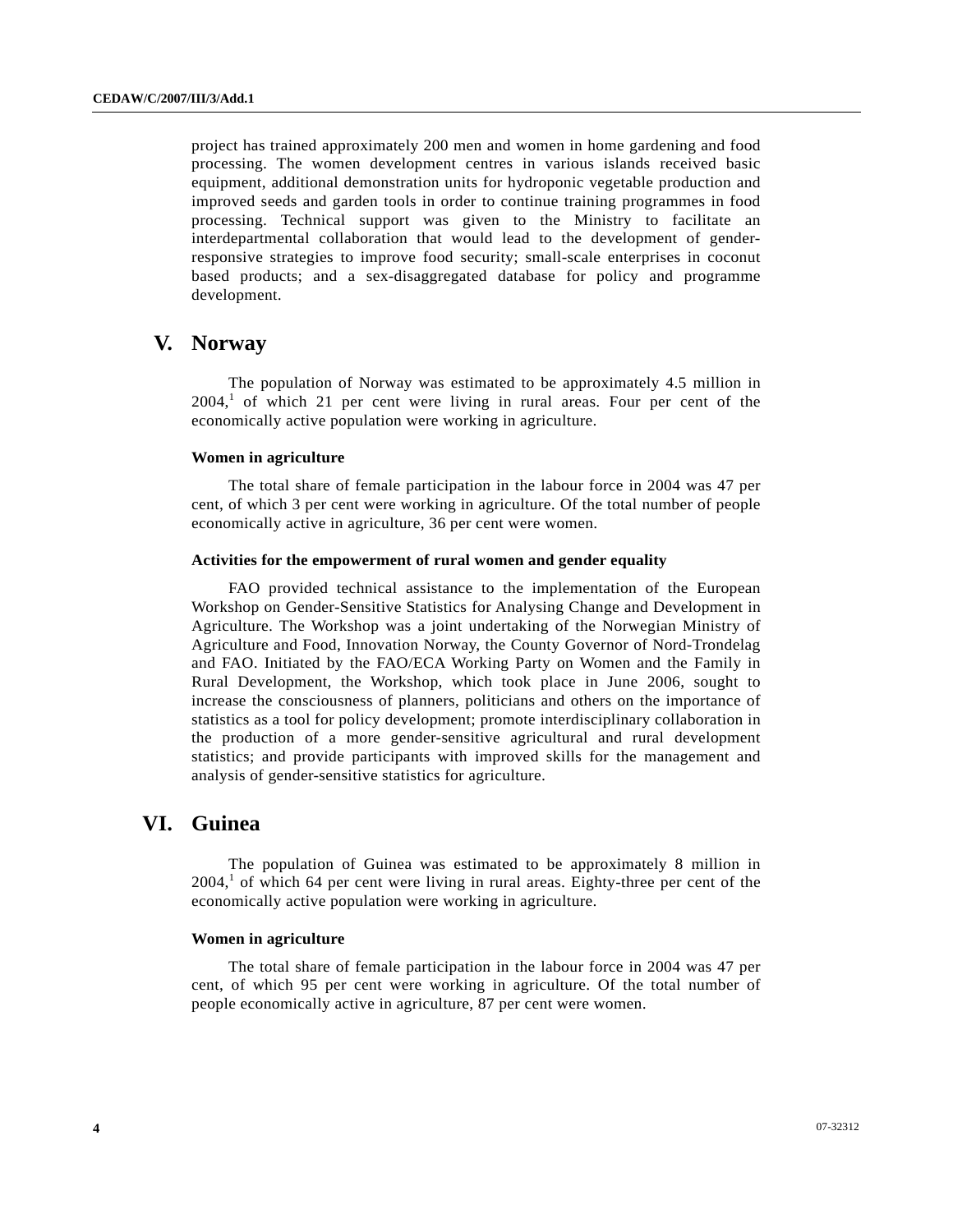#### **Activities for the empowerment of rural women and gender equality**

 Through the Telefood Campaign, which seeks to promote an increased awareness of the need and urgency to combat hunger and gender inequality, an FAO Telefood project supported local cooperatives of fish-smoke women. About 150 women in two villages were able to replace their ovens with an improved type that conserves scarce wood and reduces smoke by concentrating the heat. The processed fish is, therefore, of better quality and greater value. The women also received literacy training to enable them to manage their resources. FAO has supported 19 similar projects in Guinea that focus mainly on horticulture, poultry rearing, agricultural production and rice cultivation.

 Through the Dimitra project, FAO collects detailed information on organizations and projects concerning rural women, food security and sustainable development, mainly in Africa and the Near East. By making this information available, the project aims to increase the visibility of rural women's contribution to development using traditional means of communication and new information technologies. The Dimitra project seeks to increase gender awareness among development actors and to promote information exchange and dissemination. There are 33 organizations in Guinea listed in the Dimitra database and 89 projects engaged in a wide range of activities that focus on rural credit, functional literacy, health care, vegetable production and food processing and preservation.

## **VII. Belize**

The population of Belize was estimated to be approximately  $261,000$  $261,000$  $261,000$  in  $2004$ ,<sup>1</sup> of which 52 per cent were living in rural areas. Thirty per cent of the economically active population were working in agriculture.

#### **Women in agriculture**

 The total share of female participation in the labour force in 2004 was 24 per cent, of which 4 per cent were working in agriculture. Of the total number of people economically active in agriculture, 4 per cent were women.

#### **Activities for the empowerment of rural women and gender equality**

 Through the Telefood Campaign, which seeks to promote an increased awareness of the need and urgency to combat hunger and gender inequality, FAO has supported 9 projects in Belize that focus mainly on school gardening, vegetable production, bee-keeping, fruit cultivation and post-harvesting storage grains.

### **VIII. Brazil**

 The population of Brazil was estimated to be approximately 180 million in  $2004$ ,<sup>[1](#page-0-1)</sup> of which 16 per cent were living in rural areas. Fifteen per cent of the economically active population were working in agriculture.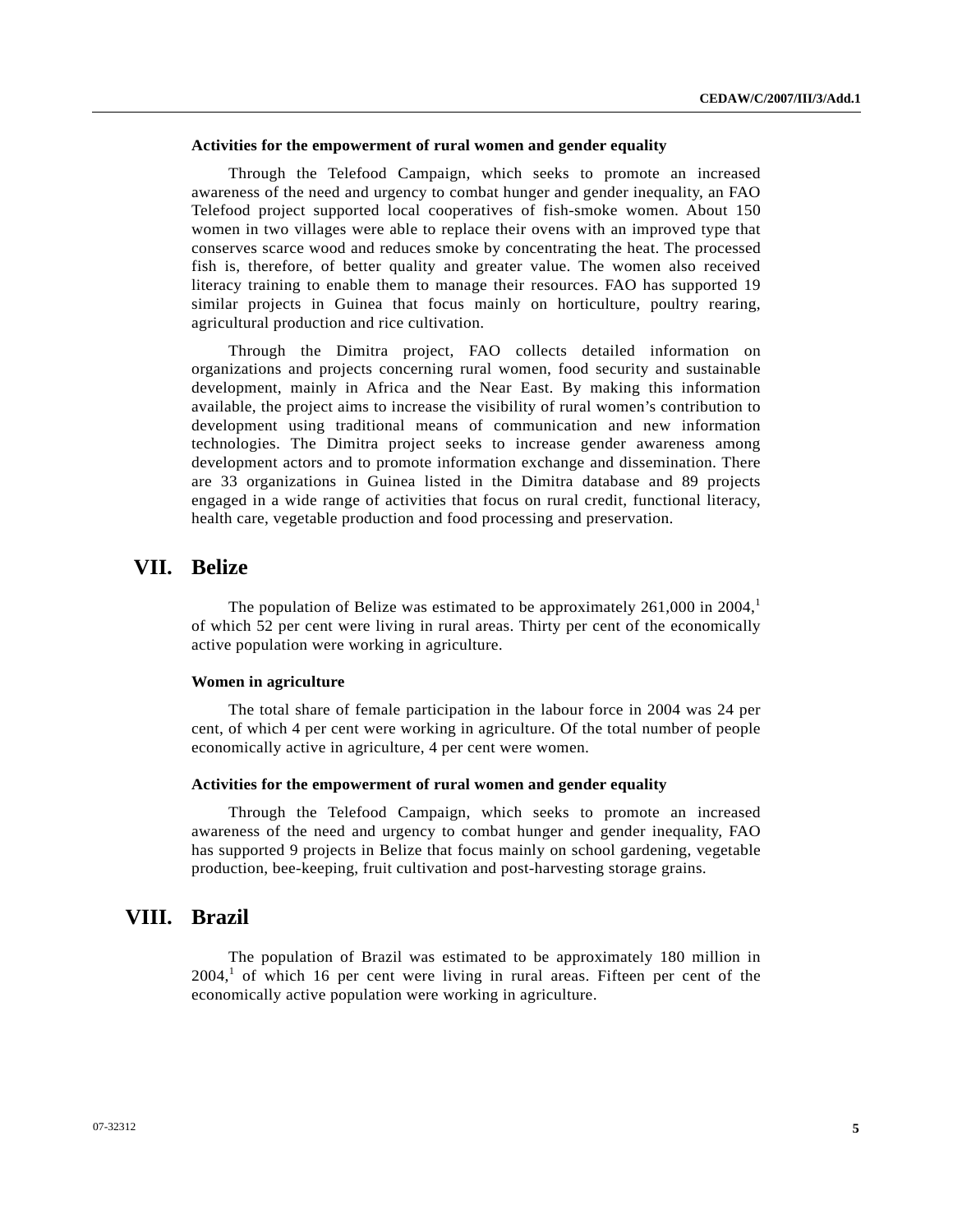#### **Women in agriculture**

 The total share of female participation in the labour force in 2004 was 36 per cent, of which 8 per cent were working in agriculture. Of the total number of people economically active in agriculture, 19 per cent were women.

#### **Activities for the empowerment of rural women and gender equality**

 Through the Telefood Campaign, which seeks to promote an increased awareness of the need and urgency to combat hunger and gender inequality, FAO has supported 8 projects in Brazil that focus mainly on apiculture, poultry production and organic vegetable production.

 In March 2006, FAO, in collaboration with the Government of Brazil, hosted an international conference to review agrarian reform and rural development issues worldwide and to identify sustainable rural development options that can contribute to rural poverty and hunger reduction. The main objectives of the International Conference on Agrarian Reform and Rural Development were to analyse agrarian reform and rural development experiences in different countries and identify policies, practices and lessons learned that could bring about a new rural development paradigm based on social inclusion, environmental sustainability and livelihood security for the poor. Gender issues were high on the Conference agenda. Two special thematic sessions focused on enhancing women's leadership and transforming organizations for sustainable rural development and on land rights of indigenous women. Several consensus based principles emerged from the Conference; one specifically highlighted that a number of fundamental rights should be better recognized in policies, institutional patterns and plans (for example, for women, land and natural resources, food sovereignty, indigenous peoples, pastoralists and vulnerable groups). Delegations from 92 FAO member States participated in the Conference. More than 150 farmer and civil society organizations participated in the Conference and the Special Forum held in parallel with the Conference.

## **IX. Honduras**

 The population of Honduras was estimated to be approximately 7 million in  $2004$ ,<sup>[1](#page-0-1)</sup> of which 54 per cent were living in rural areas. Twenty-eight per cent of the economically active population were working in agriculture.

#### **Women in agriculture**

 The total share of female participation in the labour force in 2004 was 33 per cent, of which 18 per cent were working in agriculture. Of the total number of people economically active in agriculture, 21 per cent were women.

#### **Activities for the empowerment of rural women and gender equality**

 Through the Telefood Campaign, which seeks to promote an increased awareness of the need and urgency to combat hunger and gender inequality, an FAO Telefood project provided a diesel-driven water pump and irrigation pipes for a village that had been unable to harvest maize for 3-4 years owing to the lack of water. With the new pump, 14 members of the women's cooperatives and their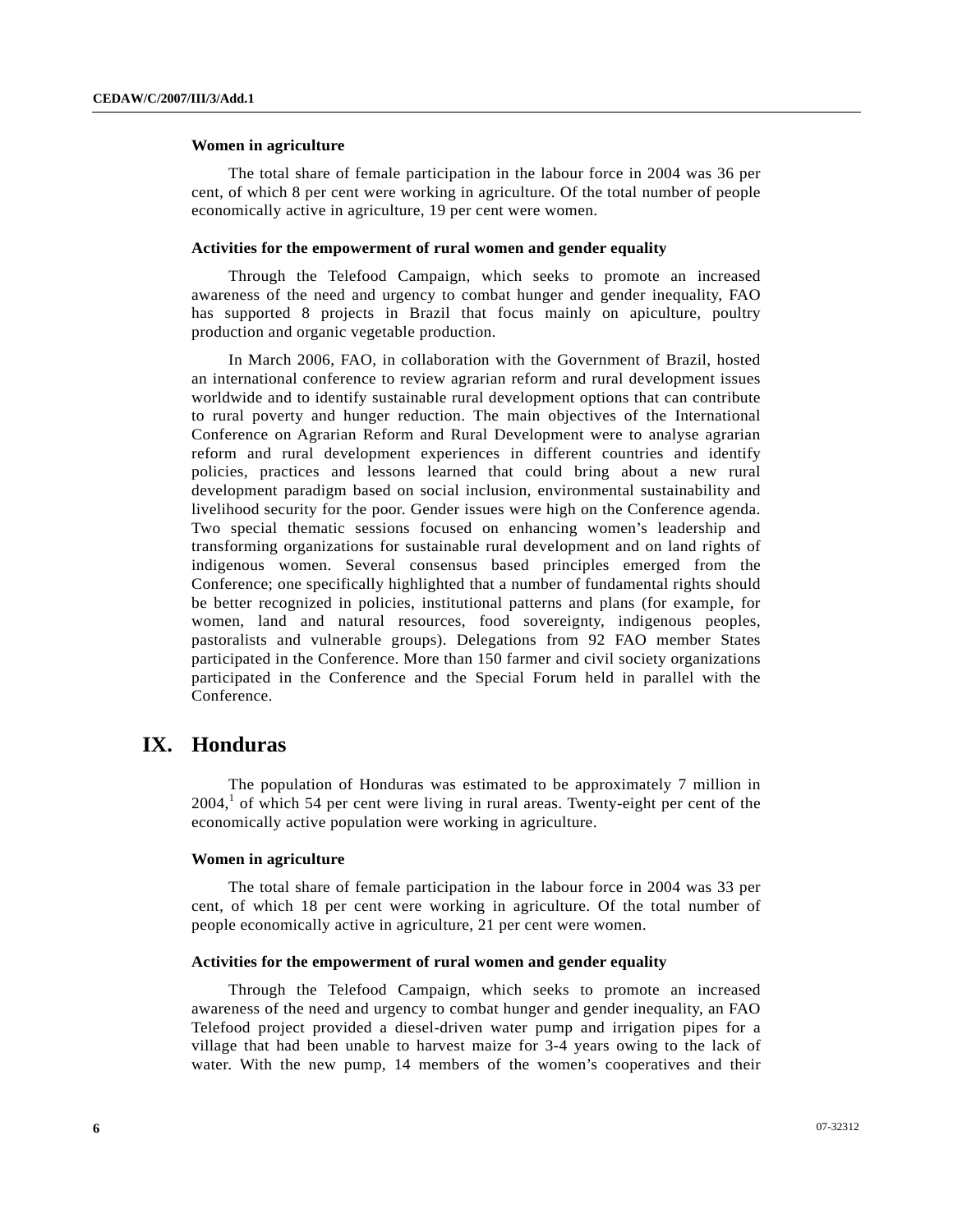families benefited. Women were able to expand their plots and production by growing tomatoes, beans and watermelons. FAO has supported 13 projects in Honduras that focus mainly on water management and food security.

## **X. Kenya**

 The population of Kenya was estimated to be approximately 32 million in  $2004<sup>1</sup>$  $2004<sup>1</sup>$  $2004<sup>1</sup>$  of which 59 per cent were living in rural areas. Seventy-four per cent of the economically active population were working in agriculture.

#### **Women in agriculture**

 The total share of female participation in the labour force in 2004 was 47 per cent, of which 78 per cent were working in agriculture. Of the total number of people economically active in agriculture, 50 per cent were women.

#### **Activities for the empowerment of rural women and gender equality**

 Through the Telefood Campaign, which seeks to promote an increased awareness of the need and urgency to combat hunger and gender inequality, FAO has supported two projects in Kenya that focus on small-scale poultry and improving fish ponds.

 Through the Dimitra project, FAO collects detailed information on organizations and projects concerning rural women, food security and sustainable development, mainly in Africa and the Near East. By making this information available, the project aims to increase the visibility of rural women's contribution to development using traditional means of communication and new information technologies. The Dimitra project seeks to increase gender awareness among development actors and to promote information exchange and dissemination. There are 33 organizations in Kenya listed in the Dimitra database and 74 projects engaged in a wide range of activities that focus on tree planting, information for food security, aquaculture and dairy cattle farming.

 FAO provided technical support to a regional workshop for Sub-Saharan Africa on improving tenure security of the rural poor. The workshop took place in October 2006 with 60 participants. The purpose of the workshop was to review current evidence and recent findings, trends and best options for improving pro-poor property rights regimes in Africa, within the context of the work being carried out by the Commission on Legal Empowerment of the Poor.

 FAO, in collaboration with the World Food Programme and other partners, launched several Junior Farmer Field and Life Schools. The schools are designed specifically for orphans and other vulnerable children, especially those resulting from the HIV/AIDS pandemic. The schools aim at imparting agricultural knowledge, entrepreneurial skills and life skills to orphans and vulnerable children between 12 and 18 years of age, to enable them to grow up as independent, conscientious and enterprising citizens. Such knowledge and skills are intended to bring economic empowerment to the youth, as well as to help them become responsible citizens with positive values in respect of gender and human rights. In addition the schools address issues such as HIV/AIDS awareness and prevention, gender sensitivity, child protection, psychosocial support, nutritional education and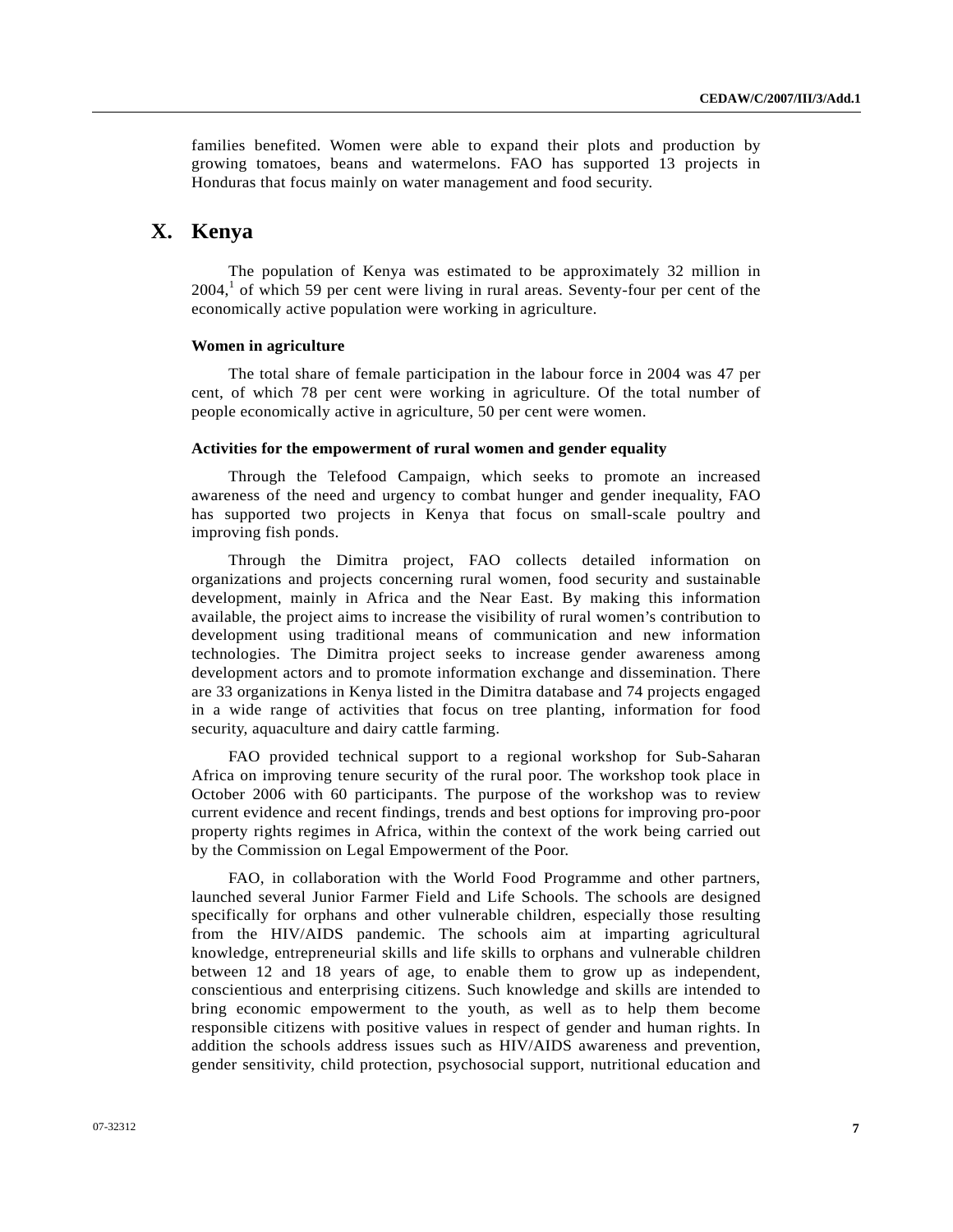business skills. Every effort is made to ensure that the different needs of boys and girls are identified and met. There are currently 10 Junior Farmer Field Schools in Kenya. Each school has approximately 30 students.

 FAO has collaborated with three training institutions and higher learning centres, Egerton University, Baraka College and Jomo Kenyatta University of Agriculture and Technology, to revise their curricula in order to incorporate agrobiodiversity, gender and local knowledge issues. Capacity-building with regard to these issues was provided to relevant staff from these institutions.

 FAO participated in a training workshop to support the information-sharing mechanism of the Global Plan of Action to collect data on the plant genetic resources for food and agriculture. FAO provided technical support in the development of a gender-sensitive questionnaire for the Global Plan of Action.

## **XI. Indonesia**

 The population of Indonesia was estimated to be approximately 222 million in  $2004$ ,<sup>[1](#page-0-1)</sup> of which 53 per cent were living in rural areas. Forty-six per cent of the economically active population were working in agriculture.

#### **Women in agriculture**

 The total share of female participation in the labour force in 2004 was 41 per cent, of which 48 per cent were working in agriculture. Of the total number of people economically active in agriculture, 43 per cent were women.

#### **Activities for the empowerment of rural women and gender equality**

 Through the Telefood Campaign, which seeks to promote an increased awareness of the need and urgency to combat hunger and gender inequality, FAO has supported 19 projects in Indonesia that focus mainly on providing support to fisherwomen, developing mushroom farms and income-generating activities.

 The FAO Regional Office for Asia and the Pacific developed a fact sheet entitled "Women in agriculture, environment and rural production".

 In December 2005, FAO provided technical support to a workshop held under the framework of the Indonesia national avian influenza control project. The workshop focused on community-based disease control and explored possibilities for applied social research in support of community-based highly pathogenic avian influenza (HPAI) control. The objectives of the workshop were to identify current constraints in the existing HPAI programme; identify opportunities with regard to how a community-based disease control approach could contribute to HPAI disease control in Indonesia; and share information on current experiences.

 In 2006, FAO assisted the Government of Indonesia in its efforts to rehabilitate the agricultural sector and the livelihoods of earthquake-affected vulnerable rural farming households in Yogyakarta and Central Java, and in the implementation of the project on emergency assistance to support the rehabilitation of the agricultural sector and poor household livelihoods in earthquake-affected areas of Yogyakarta and Central Java. One of the main outcomes of the project was the formulation of a strategy for farming-related livelihood rehabilitation in earthquake-affected areas,